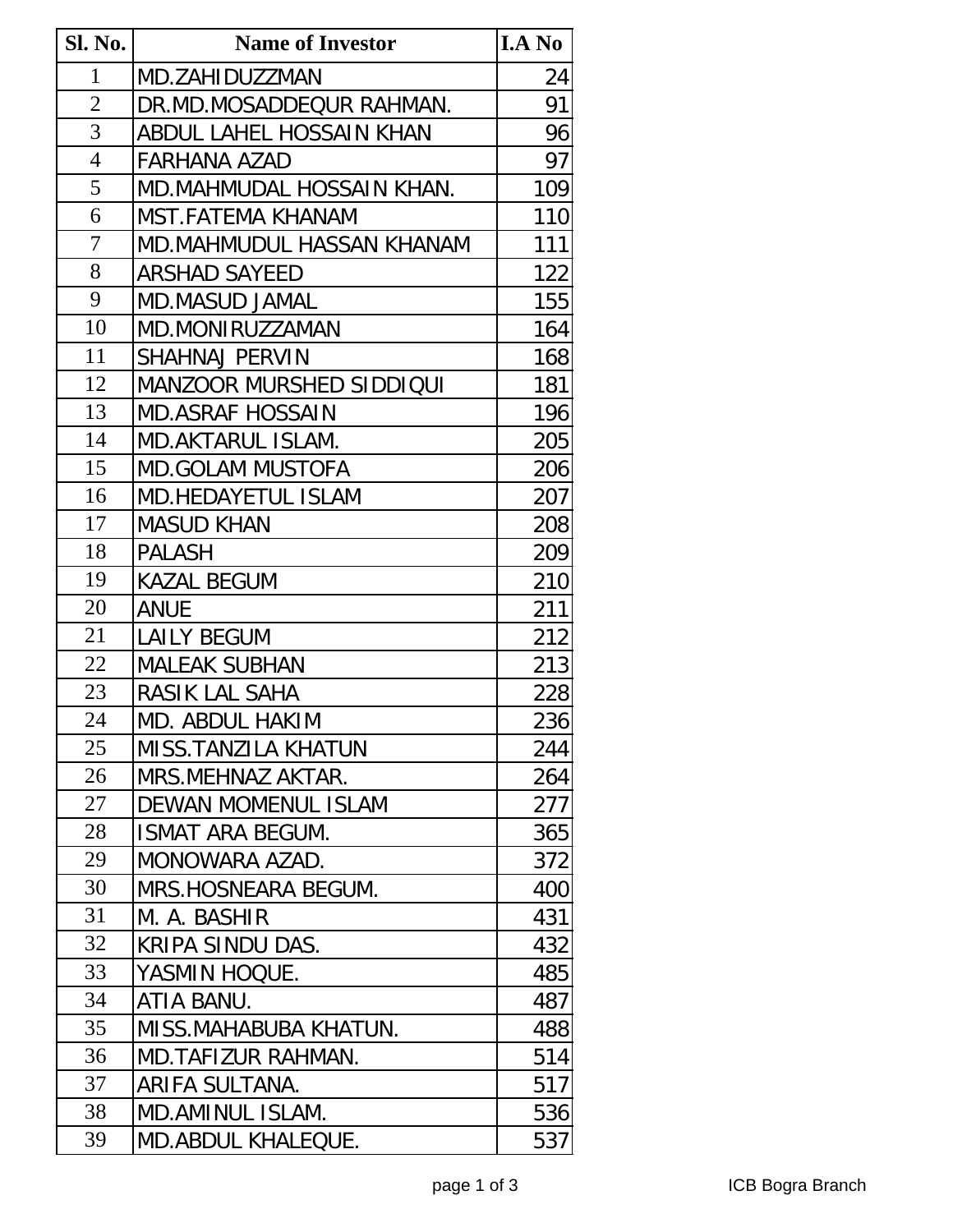| 40 | MD.TAZMULUR RAHMAN.            | 538 |
|----|--------------------------------|-----|
| 41 | MD.SHAHJAHAN ALI.              | 547 |
| 42 | MAHFUZA AFROZ.                 | 548 |
| 43 | AGA HOSNE ARA.                 | 550 |
| 44 | ROKYA AHAMED.                  | 584 |
| 45 | MONJUR MORSED SIDDIQUE.        | 605 |
| 46 | MRS.NASHIMA AKHTAR.            | 609 |
| 47 | DR. A.T.M. SHAHJAHAN ALI       | 611 |
| 48 | <b>MD.ABDUL MANNAN SARKAR.</b> | 616 |
| 49 | A.S.M REZAUL BARI.             | 620 |
| 50 | A.H.M.ZIAUL HAQ.               | 640 |
| 51 | DR.INAMUR RAHMAN,              | 650 |
| 52 | MD. ABDUL HYE CHOWDHURY.       | 651 |
| 53 | MD. ABDUL HYE CHOWDHURY.       | 652 |
| 54 | <b>ISTIAQUR RAHMAN</b>         | 656 |
| 55 | MRS.NOOR-E-JANNAT MUKTI        | 657 |
| 56 | N.A.NARGIS HASNA HENA          | 670 |
| 57 | <b>MD. MOFAZZAL HOSSAIN</b>    | 671 |
| 58 | <b>MD.AMIN UL AHSAN</b>        | 673 |
| 59 | <b>ANAWAR HOSSAIN</b>          | 678 |
| 60 | <b>TASLIMA BEGUM</b>           | 679 |
| 61 | ANAWAR HOSSAIN                 | 680 |
| 62 | <b>MOST.HASINA KHATUN</b>      | 681 |
| 63 | <b>MOST.HASINA KHATUN</b>      | 683 |
| 64 | <b>MD.NURUL HAQUE</b>          | 684 |
| 65 | <b>SHAMPA CHWDHURY</b>         | 685 |
| 66 | <b>MD.AMIN UL AHASAN</b>       | 688 |
| 67 | <b>N.A.NARGIS HASNA</b>        | 691 |
| 68 | <b>MASHHUR RAHMAN</b>          | 694 |
| 69 | KAZI SHAMIMA PARVIN            | 695 |
| 70 | <b>MD.ZIAUR RAHMAN</b>         | 696 |
| 71 | MOSTAFA KAMAL                  | 697 |
| 72 | SYED MD.KAISER HUSSAIN         | 698 |
| 73 | <b>MD.JASIZUL HOQUE</b>        | 699 |
| 74 | <b>EVA RANI MONDAL</b>         | 703 |
| 75 | <b>BIPUL KUMAR MONDAL</b>      | 707 |
| 76 | ABU TAZ MD. ZAKIR HOSSIAN      | 713 |
| 77 | <b>RUMA BEGUM</b>              | 721 |
| 78 | <b>MD.SABUZ MIHA</b>           | 723 |
| 79 | <b>MD.MAINUL HOQUE</b>         | 748 |